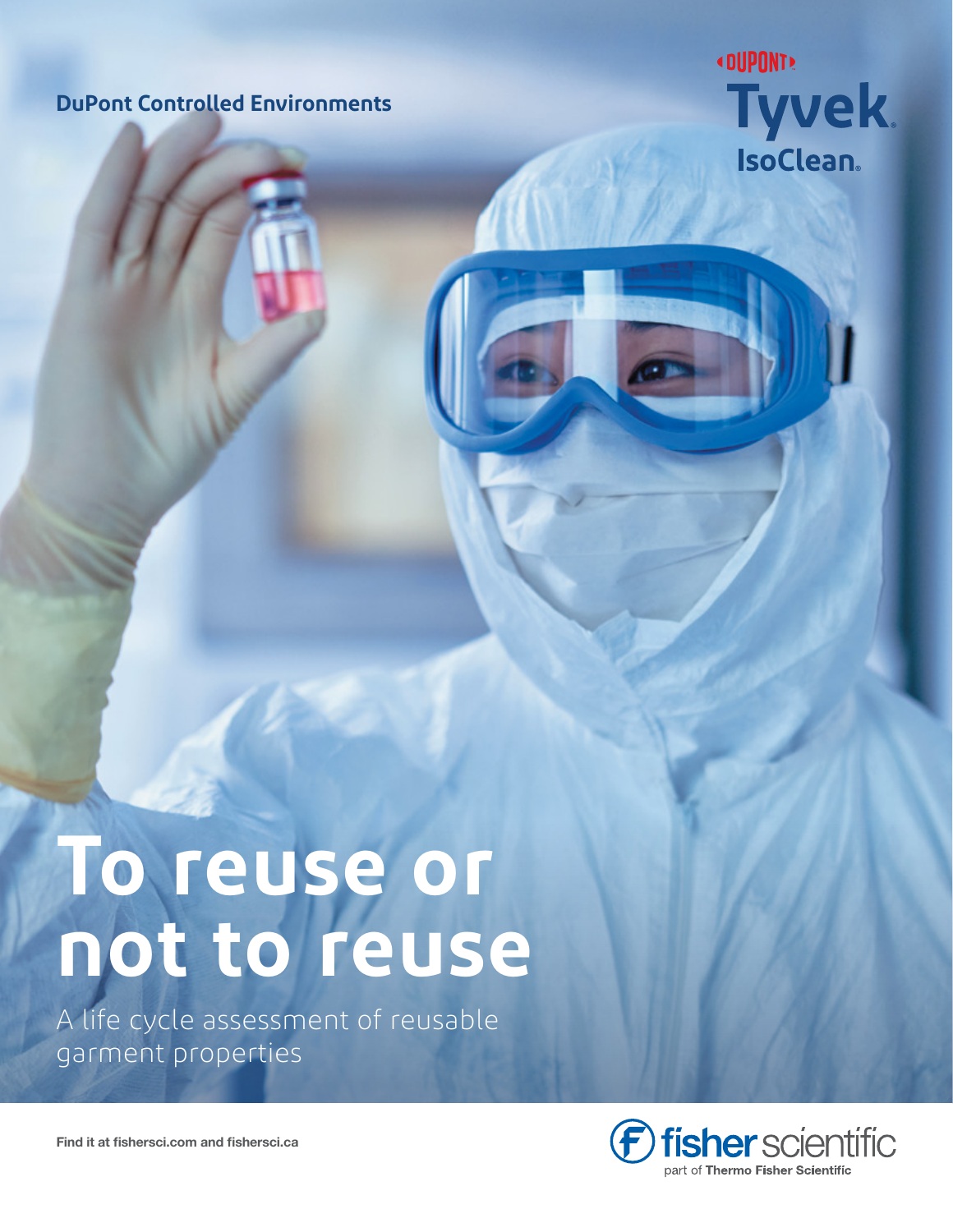# **Introduction**

Humans can be a source of contamination in cleanrooms and controlled environments;<sup>1</sup> thus cleanroom workers in aseptic environments are typically garbed head to toe in either sterile single-use or sterile reusable garments.<sup>2</sup>

The process of wearing, laundering and sterilizing reusable garments can impact their physical properties and change garment functionality. Laundering and wear abrade garment fibers. Simultaneously, changes to the polymers that make up the garments can occur at the molecular level. Although routine visual inspection is often part of garment quality evaluation programs, non-visible properties also change with time.

When selecting reusable garments for use in cleanroom environments, it is important to understand how they will perform over their intended life cycle. Consideration of these properties should be part of the decision process for when to take reusable garments out of service.

Physical property data are often available for new cleanroom garments; however, there are fewer data available throughout the entire garment life cycle. To aid in garment choice, DuPont conducted a study of the physical properties of reusable cleanroom garments after a set number of laundering and gamma radiation exposure (sterilization) cycles. The results are outlined here.

# **Methodology**

Two sets of commercially branded, reusable coveralls were purchased for testing and designated as Garment A and Garment B.<sup>3</sup> Garments were made of woven polyester with integral carbon fiber for electrostatic decay properties. Garments were laundered and subsequently exposed to gamma radiation; this was considered one cycle.<sup>4</sup> This process was repeated for 30 cycles. Garments were removed for testing after pre-determined numbers of cycles (Figure 1).

Not all properties were tested at the same frequency. Initial properties of the garments were either measured on "as received" garments or garments that had been laundered one time but not exposed to gamma radiation. Parameters for garment laundering and gamma exposure were consistent throughout the study.

Garments were not worn or exposed to simulated work scenarios between cycles. The effect of routine garment "wear and tear" was not part of this study.

#### **Figure 1. Garment study process flow diagram**



Laundering and gamma exposure were conducted through 30 cycles.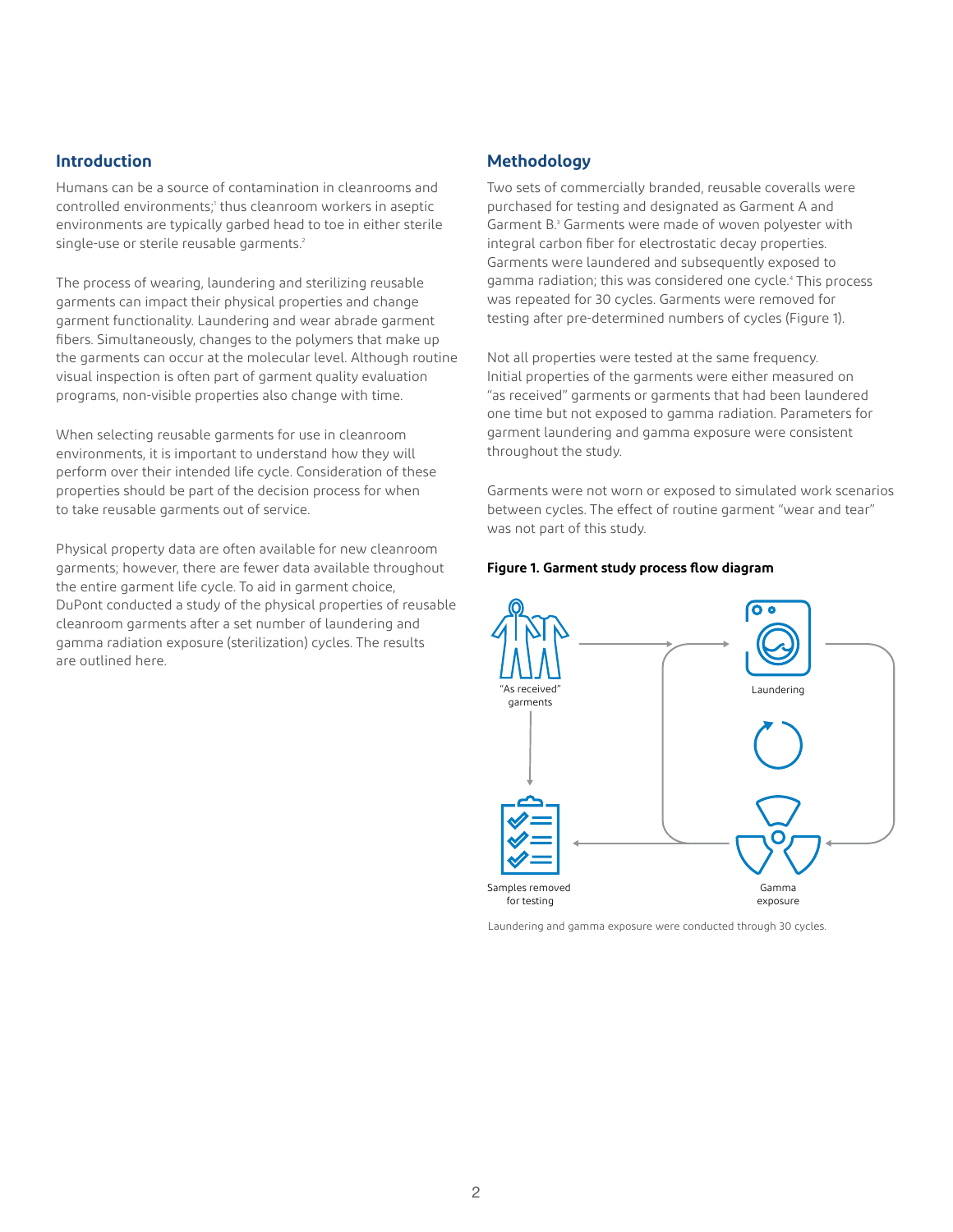A summary of the garment testing methods is shown in Table I. Testing was done at third-party laboratories.<sup>5</sup> Results for property testing are shown with the average and the Bonferroni confidence interval on the mean. Changes in both absolute performance and variability within the garment population may factor into formulation of end-of-life criteria.

Certificates of processing (COP) for each gamma radiation exposure were received. Dose range per cycle was target minimum of 25 kGy and target maximum of 40 kGy. Received dose was calculated by summing the minimum received and maximum received doses per cycle, as indicated on the COPs. Mid-dose was calculated by averaging minimum and maximum dose per cycle (Figure 2).

# **Results and discussion**

Properties related to protection, durability and comfort are shown on the following pages to indicate trends in garment and fabric performance after laundering and exposure to gamma radiation.

# **Radiation dose and polymer molecular weight**

The impact of gamma radiation exposure on a variety of polymers is well studied.<sup>6</sup> Although multiple reaction mechanisms can occur simultaneously, there is typically a predominating reaction type. The extent and type of each reaction depend on many factors and combinations of factors, including:

- •Polymer composition (different polymers behave differently)
- •Presence or absence of air during irradiation
- •Crystallinity of the polymer and changes in crystallinity
- •Physical configuration (e.g., fiber, film or tubing)
- •Additional processing (e.g., laundering, calendering or surface treatment)
- •Presence of antioxidants or other additives in the polymers
- •Cumulative radiation dose

The two primary reaction mechanisms that occur in polyester (PET) after exposure to gamma radiation are chain scission and cross linking.<sup>8</sup> Changes in the polymer makeup can result in changes to a garment's physical properties. To better understand which mechanism predominated under the conditions of this study, PET molecular weight was measured by size exclusion chromatography (SEC) using hexafluoroisopropanol (HFIP) as the solvent.<sup>9</sup>

### **Table I. Test method summary**

| <b>Test</b>                       | Test method <sup>7</sup> |
|-----------------------------------|--------------------------|
| Particle shedding via Helmke drum | <b>IEST RP-CC003.4</b>   |
| Particle dispersion (body box)    | IEST RP-CC003.4          |
| Frazier air permeability          | ASTM D737                |
| Hydrostatic head                  | AATCC TM127              |
| Trapezoidal tear strength         | <b>ASTM D5587</b>        |

#### **Figure 2. Cumulative gamma radiation dose by cycle (kGy)**



Chart of cumulative minimum, maximum and mid radiation dose as a function of exposure cycle. Mid-dose was calculated by averaging minimum and maximum dose.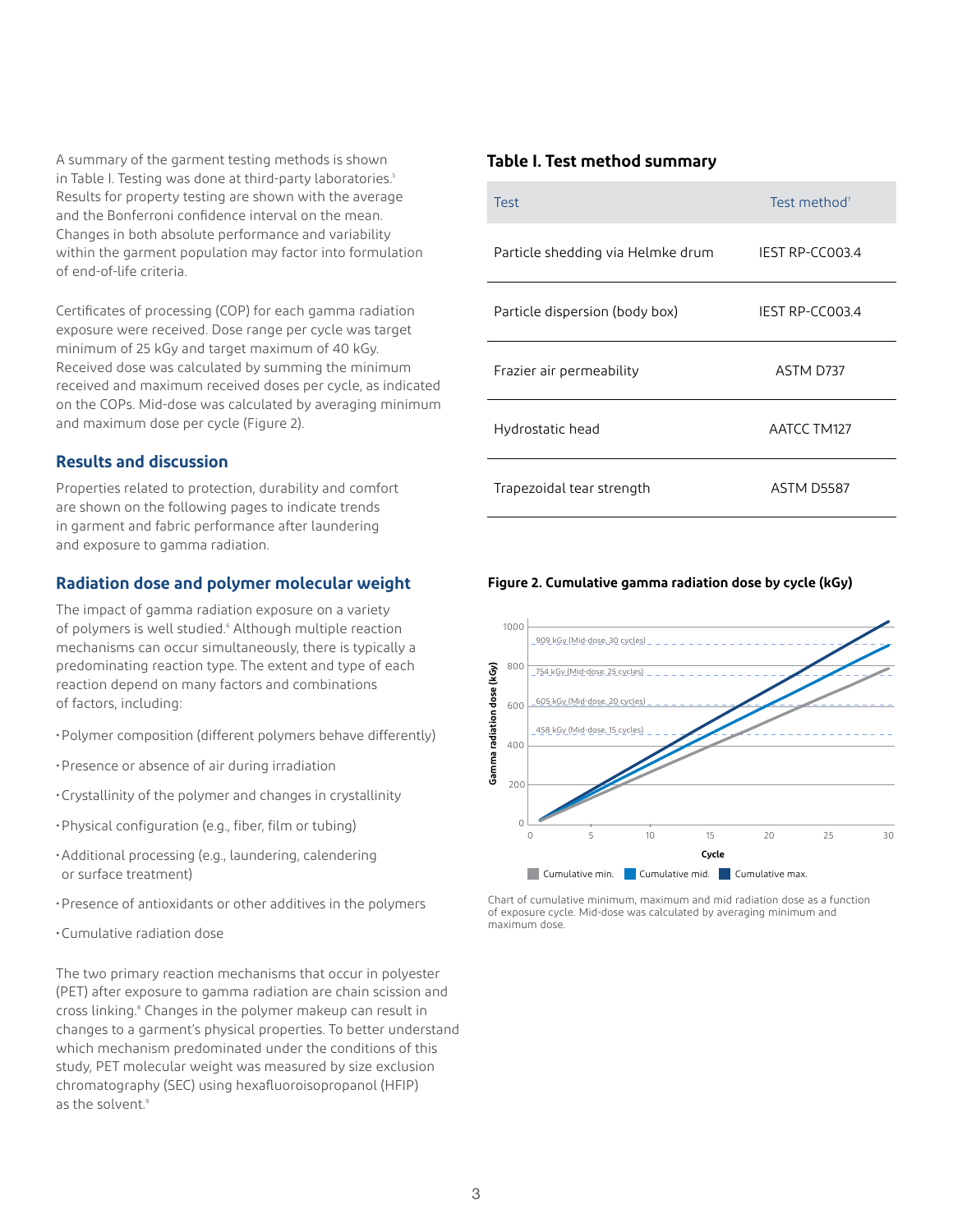Results for Garments A and B overlapped, so the data were grouped (Figure 3). Because the molecular weight of the PET decreased with laundering and exposure to gamma radiation, chain scission was the predominant mechanism. Because garments were both laundered and exposed to gamma radiation, these data include the simultaneous impact of both factors.<sup>10</sup>

# **Physical properties**

Garment physical properties can be grouped into several categories: those related to protection, those related to durability and those related to comfort.

#### **Protection**

The primary function of cleanroom garments is to protect a product or a process, but in some instances garments also protect the worker from hazards. To represent process protection, particle shedding was measured via the Helmke drum method (Figure 4), and particle dispersion via the body box method (Figure 5). To represent worker protection against incidental, aqueous splash, hydrostatic head was evaluated (Figure 6).

During the course of testing, neither Garment A nor Garment B tumbled uniformly in the Helmke drum. Both became tangled in the test apparatus. To minimize variability in fiber-shedding results due to non-uniform garment tumbling, swatches measuring 20 x 30 cm were cut from the test garments and tumbled instead.

Because of the impact of cut edges on shedding behavior, particle shedding data based on swatches cannot be extrapolated to whole garment performance.<sup>11</sup> However, swatch data can be evaluated for performance trends. The data show that particle shedding increased after 25 cycles, or exposure to cumulative mid-dose of 754 kGy, but was fairly consistent until that point.

#### **Figure 3. Polymer molecular weight (grouped data for Garments A & B)**



Number of average polymer molecular weight (daltons) for Garments A & B. The pooled standard deviation is used to calculate the intervals. Measured via SEC in HFIP.

#### **Figure 4. Helmke particle shedding of swatches (≥0.5 µm)**



Helmke drum particle shedding. Individual standard deviations are used to calculate the intervals. Note: Shedding measured on 20 x 30 cm swatches, not full garments. Swatch data not necessarily scalable to full garment categorical performance due to impact of edges.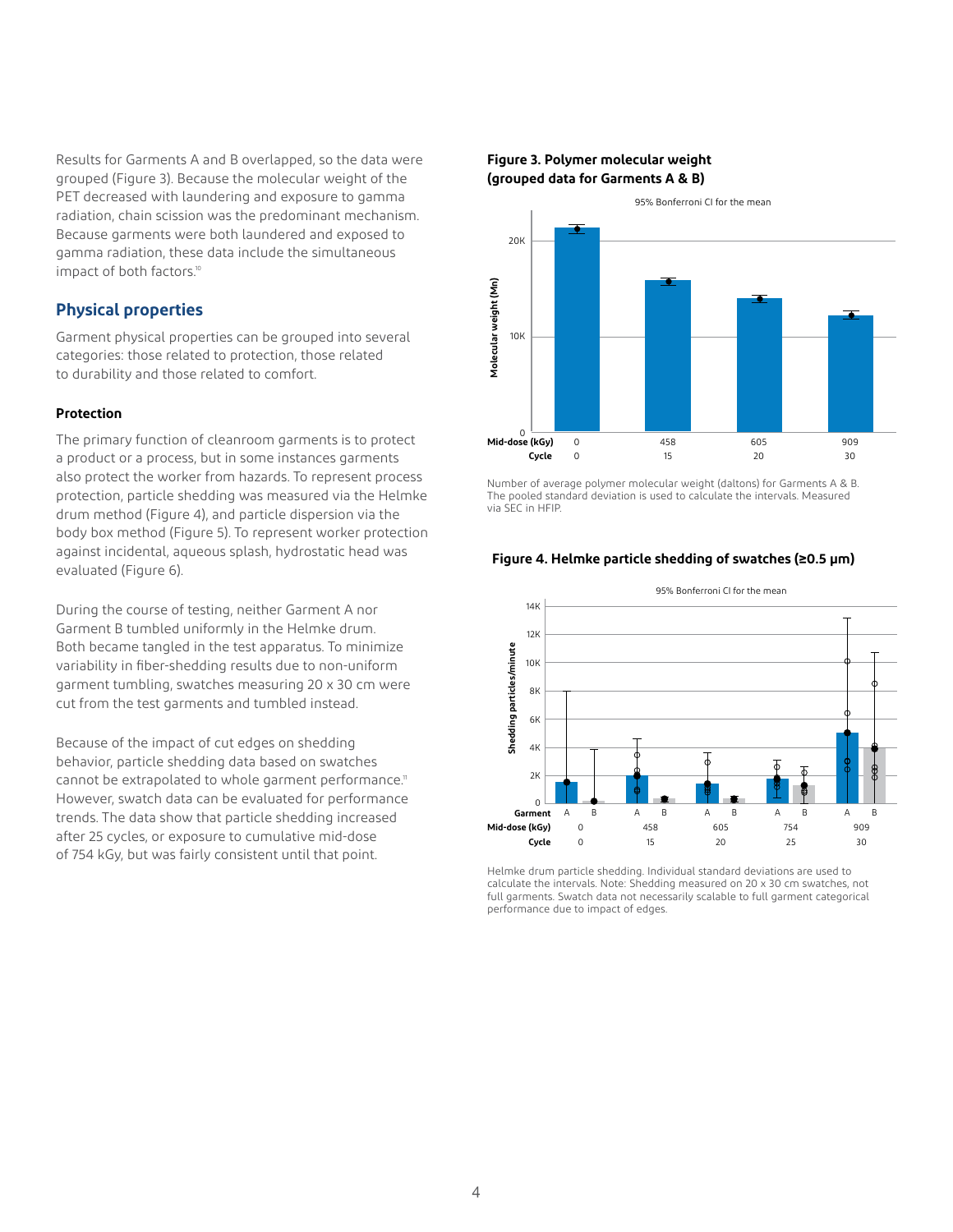Body box testing not only measures particle generation from the garment, but also can indicate its function as a particle barrier. In this test, a fully garbed test subject conducts a series of movements inside a box supplied with HEPA-filtered air. Air in the box is sampled by a particle counter, and shedding rate is reported as a function of activity, and as a total rate for all activities conducted during the test.<sup>2</sup> These data also showed a shift in performance after increased cycles of laundering and gamma radiation exposure (Figure 5).

Both the Helmke and body box data show an increase in both amount and variability of shedding.<sup>13</sup> Cleanroom operators who are sensitive to particle shedding should consider establishing a monitoring program to determine when garment performance no longer meets use requirements. Particle sizes typically monitored in a cleanroom are too small to be visible to the naked eye, so visual inspection alone will not necessarily indicate an increase in garment shedding.

Hydrostatic head was used to evaluate fabric performance against an aqueous challenge. Fabric was subjected to a water column of increasing pressure until three drops penetrated the fabric. The data show a drop in performance as a function of exposure to laundering and gamma radiation. If garments are considered for incidental, light aqueous splash protection, understanding the use requirements per cycle is important.<sup>14</sup>

#### **Figure 5. Body box evaluation—sum of shedding for all activities**



Body box testing—sum of total particles/minute shedding rate for all activities specified in the method. Individual standard deviations are used to calculate the intervals.

#### **Figure 6. Interval plot of hydrohead (inch)**



Hydrostatic head. Note: The pooled standard deviation is used to calculate the intervals.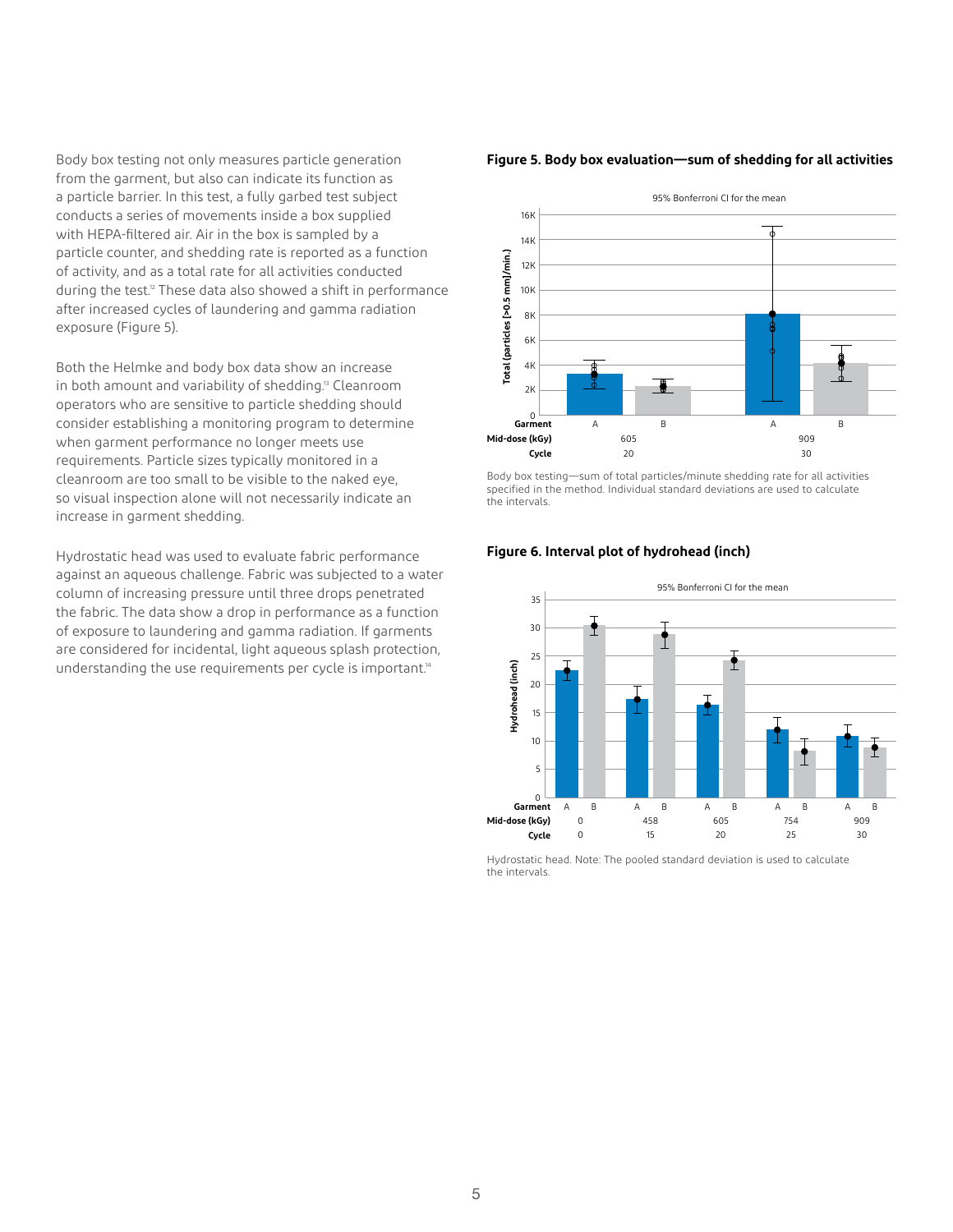#### **Durability**

Durability is another aspect of garment performance. Garments should withstand normal wear and tear. Without adequate durability, garment breach is possible. To understand the impact of laundering and exposure to gamma radiation on garment durability, trapezoidal tear strength was measured (Figures 7 and 8). Cross direction (CD) tear strength is shown in Figure 7 while machine direction (MD) tear strength is shown in Figure 8.<sup>15</sup> Often in woven garments, there are different constructions in the two directions, so differences in tear values between MD and CD are expected.

Testing showed that garment durability decreases with increasing cycles of laundering and exposure to gamma radiation. Reducing potential impact from garment tearing is important, especially in cleanrooms and controlled environments where workers may have physical activities such as climbing stairs or bending to monitor or adjust equipment.

#### **Figure 7. CD trapezoidal tear strength (lbƒ)**



Cross direction (CD) trapezoidal tear strength. The pooled standard deviation is used to calculate the intervals.

#### Figure 8. MD trapezoidal tear strength (lb<sub>f</sub>)



Machine direction (MD) trapezoidal tear strength. The pooled standard deviation is used to calculate the intervals.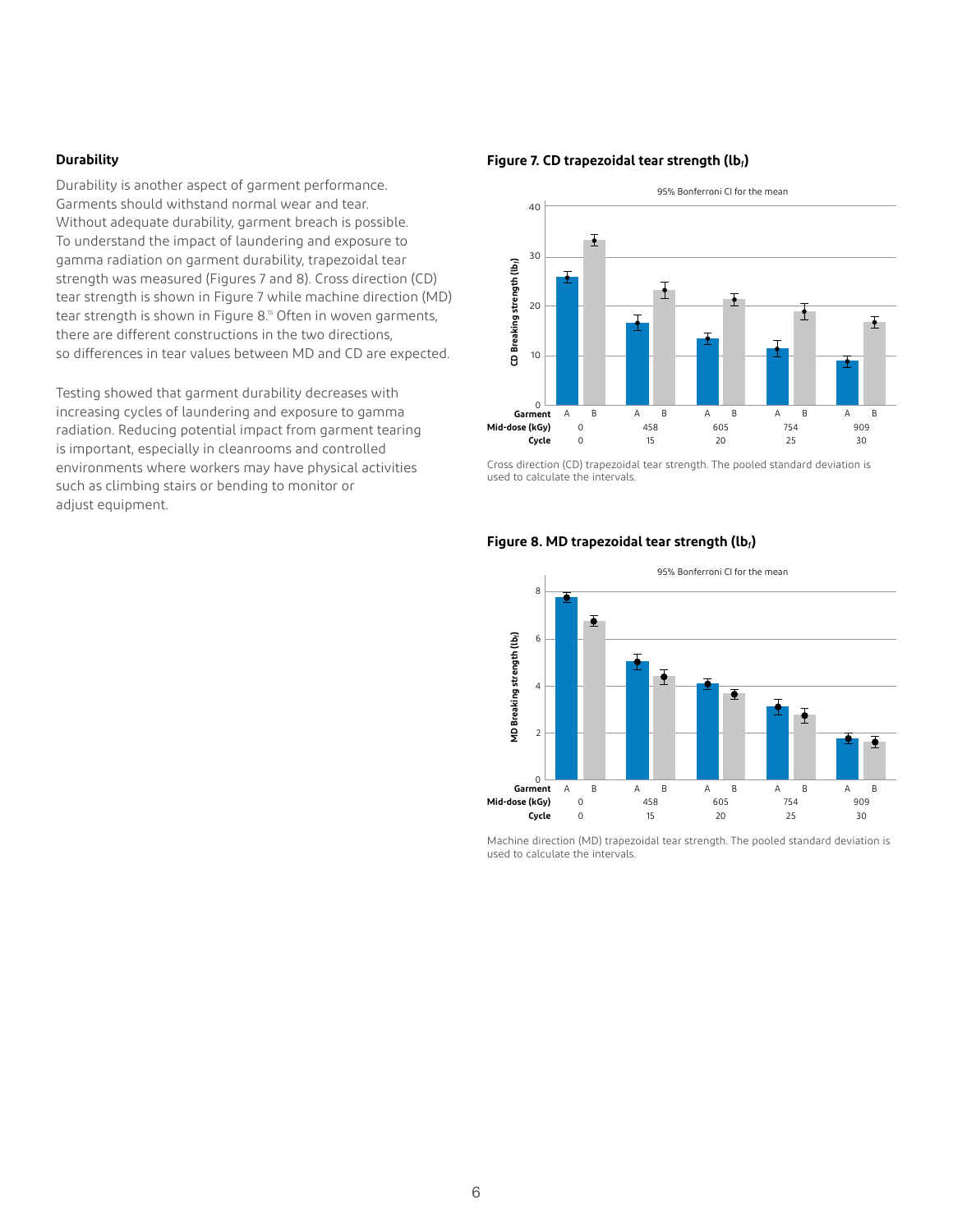#### **Comfort**

Garment performance related to worker comfort was also evaluated. Though assessment of garment comfort encompasses a wide variety of fabric test methods, air permeability provides information on air movement through a garment. Frazier air permeability is shown in Figure 9.<sup>16</sup> The results show increasing air permeability with increasing exposure to laundering and gamma radiation. This can be contrasted with the decrease in hydrostatic head performance previously described. Worker comfort is an important feature in garment assessment; however, it is important to understand the trade-off between air permeability and barrier. Is a garment with increased air permeability still providing the required barrier performance?

#### **Key takeaways**

The data outlined here demonstrate that garment properties do change after a number of laundering and gamma exposure cycles. These changes are not always visible to the naked eye, so visual garment inspection alone may not be sufficient to understand garment performance.

Based on these findings, the following guidelines are recommended:

- •Consider performance data *over the entire garment life cycle*.
- •Enact testing protocols to monitor the performance of garments as they age, based on the risk assessments and needs of each individual cleanroom.
- •Establish criteria for taking garments out of service when they no longer meet functionality requirements.

*Please note: Since garment requirements vary by cleanroom operation, establishing initial and ongoing fitness for use is the responsibility of the end user. Garment assessment may require evaluation of additional information beyond what is presented here. For example, seams and closures may have lower barrier properties than fabric. This difference was not specifically assessed in this study. Properties of garments and fabrics subjected to other conditions, including different sterilization methods, may also vary.*

#### Figure 9. Frazier air permeability (ft<sup>3</sup>/ft<sup>2</sup>-min.)



Frazier air permeability (ft<sup>3</sup>/ft<sup>2</sup>-min.). The pooled standard deviation is used to calculate the intervals.